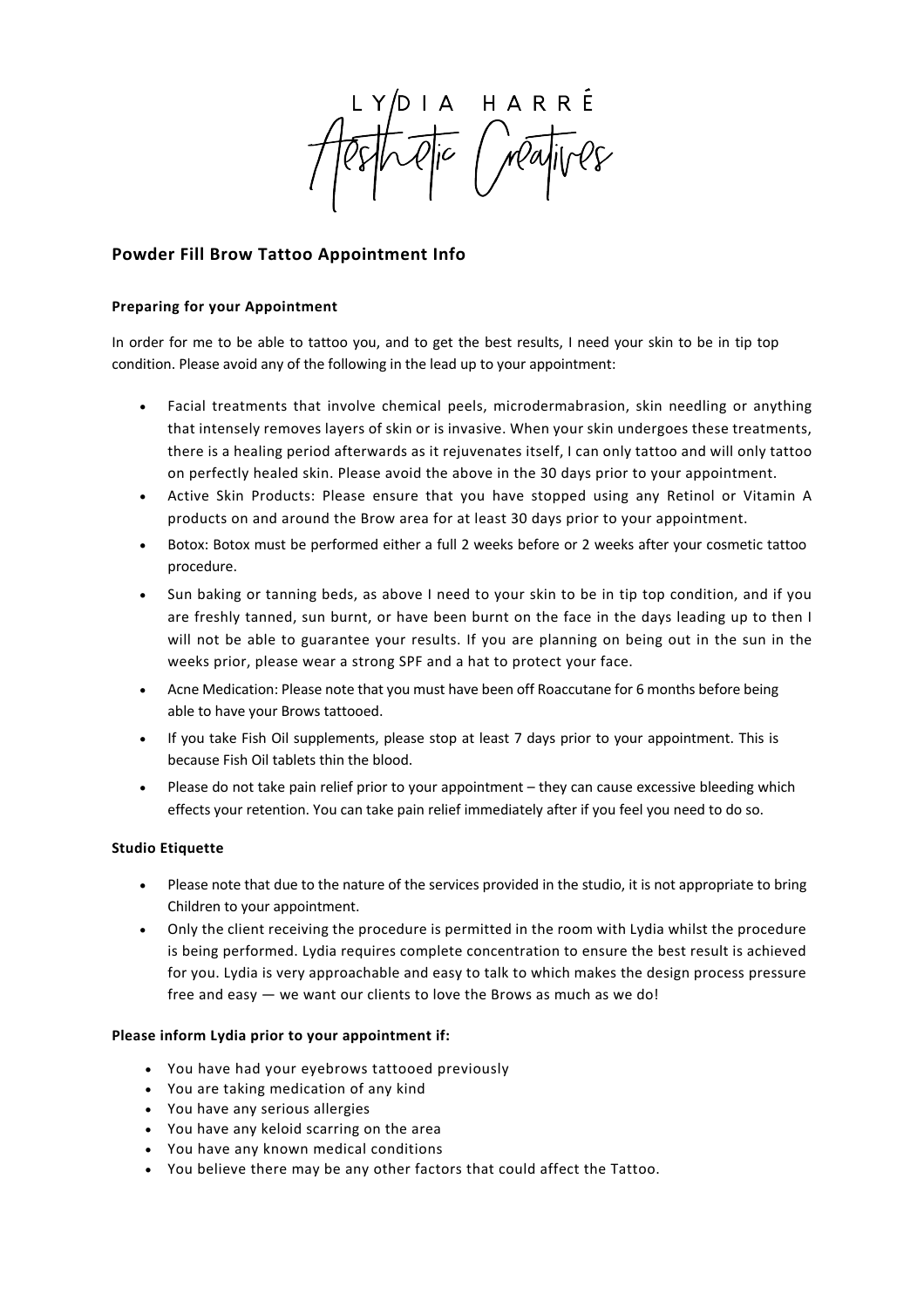IA HARRÉ<br>Qic Mayives

## **FAQs**

### *What is a Powder Fill Brow Tattoo?*

A specially formulated pigment is implanted into the skin using a cosmetic tattoo machine to create a powder look finish to the Brow.

#### *What are the pigments made from and are they safe?*

All pigments used are excellent quality and highly safe. Most pigments are Iron Oxide and Titanium Dioxide based, a safe non-reactive substance and suspended in distilled water, alcohol and glycerine. The pigments are specifically designed for implantation into human skin.

#### *What colours can I choose from?*

I have a large selection of colours to choose from so that we can match your exact brow colour, or go darker if you wish. It is completely up to you!

#### *Does it hurt?*

A topical anesthetic is applied both before and during the treatment. Most clients have a pain-free experience; however, some may feel small discomfort. Every person is different.

#### *How long will the Tattoo last?*

You can expect your Brow Tattoo to last anywhere from I to 3 years. The result varies between individuals and depending what intensity of colour/depth result you would like. Some skins hold colour longer and stronger than others, while others fade leaving a light residue in the skin. Pigment may fade or change according to metabolism, lifestyle, skin type, medications, age, smoking, alcohol, sun exposure, and use of active skincare products such as Retin-A and Alpha-Hydroxy Acids (AHA's).

#### *How often will I need to have the Tattoo touched up?*

This is dependent on what intensity of colour/depth you choose and wish to maintain. You can envisage needing colours boosts approximately every 1.5-2 years. Lydia will advise you at your appointment.

#### *What does the colour look like after the first treatment?*

The colour is always at its darkest straight after your appointment. It softens as it heals. Using my experience, we select a colour that you feel comfortable with and that I also believe will heal the best to suit your expectations.

*Do I need to wax/thread my eyebrows prior to the appointment? Or can you shape them for me?* That is entirely up to you! If you know what shape you like your eyebrows, then feel free to have your brows shaped prior to the appointment. However, if you aren't really sure what shape would suit you best then I am more than happy to shape them for you during our consultation as we are designing your brows.

How do you design the Brows that are tattooed? Can I come with my Brows already drawn on? The Brow design is done collaboratively between you and I. To begin I will go ahead and create brows with pencil to suit your face using facial measurements. From there we then work together until we have a final design that you like and suits your face. However, if you know exactly how you like your Brows and are experienced with filling them in, please feel free to come with them draw them on.